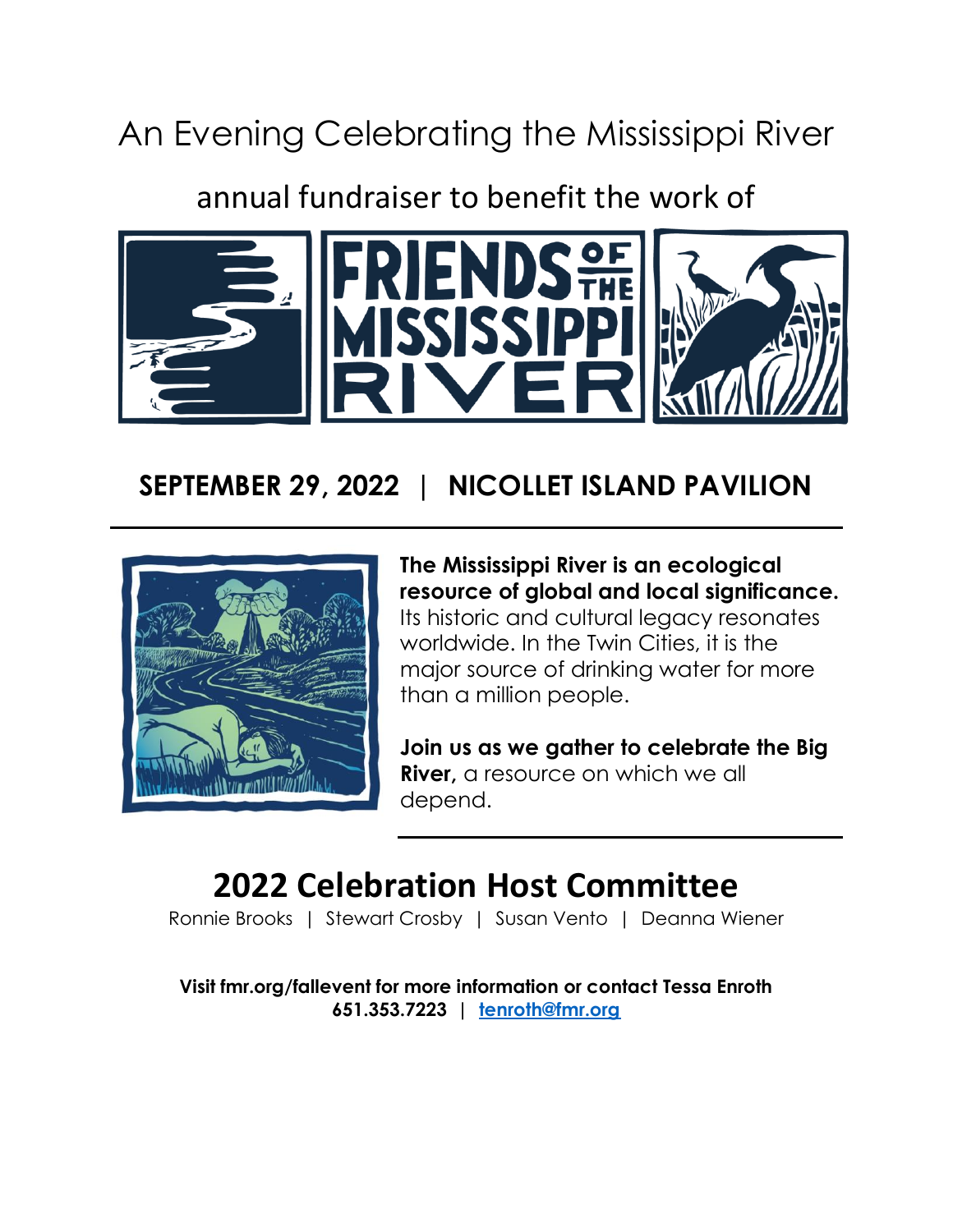# An Evening Celebrating the Mississippi River



### *The River Dreams*



For those who seek and find a connection to our great river, we understand its power to spark imagination, catalyze action, and inspire a future in which its waters run wild and clean.

This year's festivities will feature the stories of our hopes and dreams for the river, and the work we're spearheading in pursuit of these dreams. The stories will be told by Friends of the Mississippi River's own staff, board members and program participants – the people on the front lines of our critical work who daily dream of a brighter future for our river and river communities, and whose imaginations, skill, and effort drive those dreams closer to reality.

The event will also feature updates on Friends of the Mississippi River's work, a lively riverthemed auction, and interactive opportunities for event participants to support our vital mission.

## *Event Schedule*

- 5:30 Sponsors reception with FMR leadership
- 6:00 Social hour featuring hearty fare, live music, programmatic exhibits, and a river-themed silent auction
- 7:00 Live program featuring updates on FMR's work, a live auction, and a special opportunity to impact the river
- 8:00 Closing reception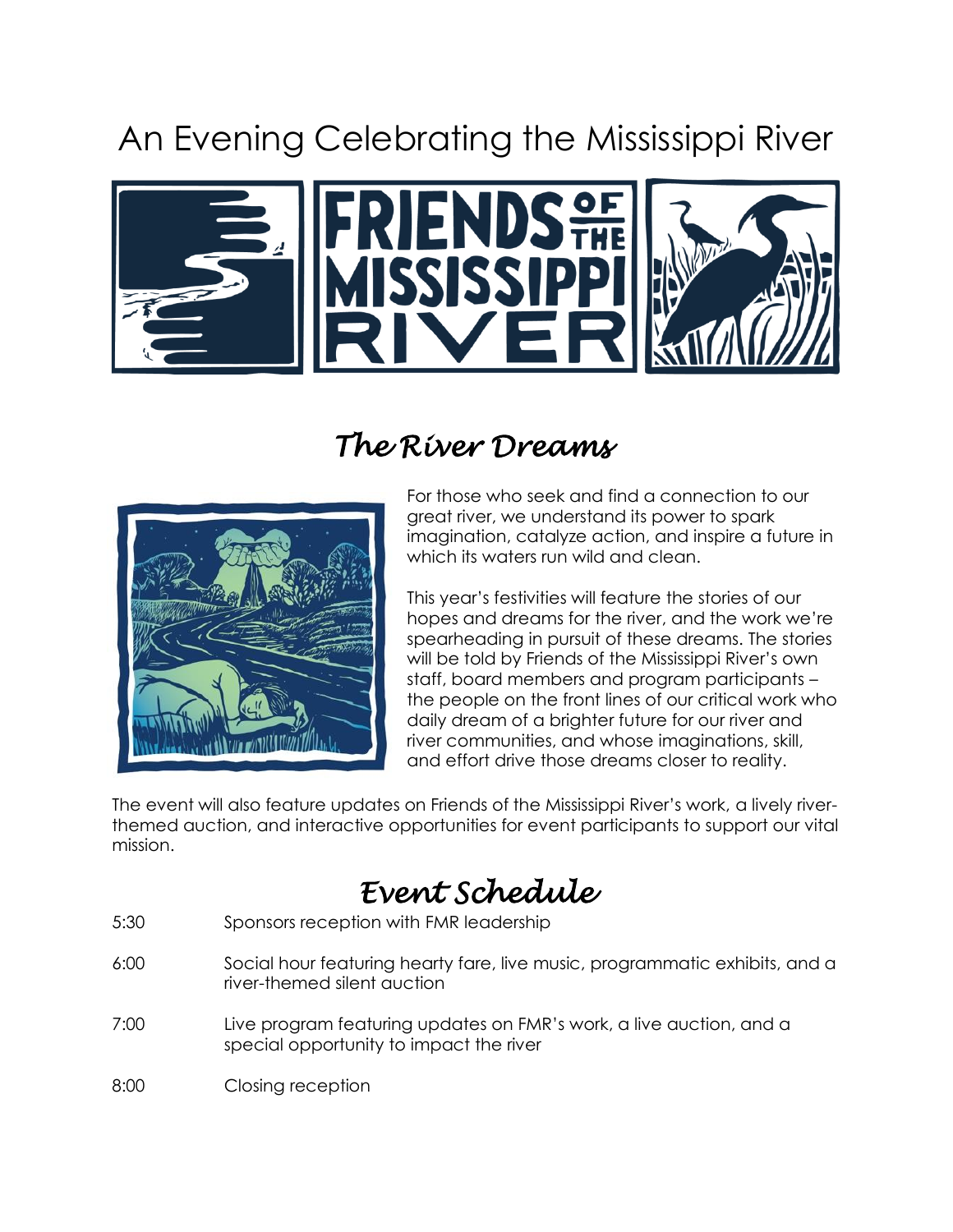#### Oak Savanna Sponsor | \$2,500

- Membership in the Mississippi Riverkeepers, a group of dedicated donors who annually contribute \$1,000+ to FMR, and who receive special annual benefits, including an invitation to a private birding experience on the river with expert birders during migration season.
- Named "Oak Savanna Sponsor" of the celebration in all event communications and promotions, including the event website, emails, etc.
- Complimentary admission and VIP seating for you and seven guests (eight tickets total)
- An invitation for you and your guests to the pre-event Sponsors Reception
- Early access to our auction of river-themed items and experiences.
- An invitation to an outdoor VIP tour of an FMR restoration site.
- An invitation to River Talks, FMR's new virtual discussion series on river issues.

#### Bald Eagle Sponsor | \$1,000

\_\_\_\_\_\_\_\_\_\_\_\_\_\_\_\_\_\_\_\_\_\_\_\_\_\_\_\_\_\_\_\_\_\_\_\_\_\_\_\_\_\_\_\_\_\_\_\_\_\_\_

- Membership in the Mississippi Riverkeepers, a group of dedicated donors who annually contribute \$1,000+ to FMR, and who receive special annual benefits, including an invitation to a private birding experience on the river with expert birders during migration season.
- Named "Bald Eagle Sponsor" of the celebration in all event communications and promotions, including the event website, emails, etc.
- Complimentary admission and VIP seating for you and three guests (four tickets total)
- An invitation for you and your guests to the pre-event Sponsors Reception
- Early access to our online auction of river-themed items and experiences.
- An invitation to an outdoor VIP tour of an FMR restoration site.
- An invitation to River Talks, FMR's new virtual discussion series on river issues.

\_\_\_\_\_\_\_\_\_\_\_\_\_\_\_\_\_\_\_\_\_\_\_\_\_\_\_\_\_\_\_\_\_\_\_\_\_\_\_\_\_\_\_\_\_\_\_\_\_\_



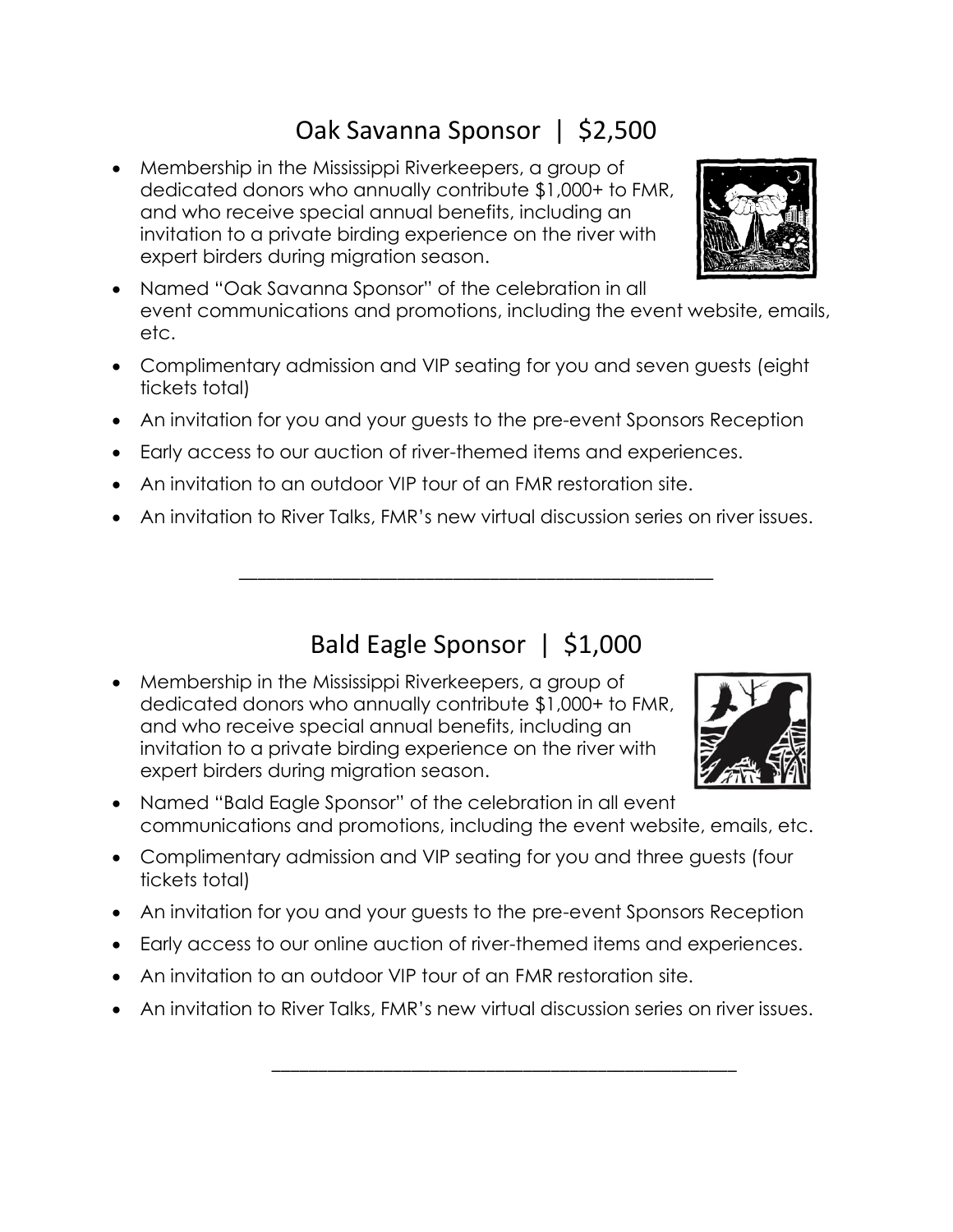### Blue Heron Sponsor | \$500

- Named "Blue Heron Sponsor" of the celebration in all event communications and promotions, including the event website, emails, etc.
- Complimentary admission and VIP seating for you and a guest (two tickets total)
- An invitation for you and your guest to the pre-event Sponsors Reception
- Early access to our online auction of river-themed items and experiences.
- An invitation to an outdoor VIP tour of an FMR restoration site.
- An invitation to River Talks, FMR's new virtual discussion series on river issues.

#### River Otter Sponsor | \$250

\_\_\_\_\_\_\_\_\_\_\_\_\_\_\_\_\_\_\_\_\_\_\_\_\_\_\_\_\_\_\_\_\_\_\_\_\_\_\_\_\_\_\_\_\_\_\_\_\_\_\_\_

- Named "River Otter Sponsor" of the celebration in all event communications and promotions, including the event website, emails, etc.
- Complimentary admission and VIP seating for one (one ticket)
- An invitation to the pre-event Sponsors Reception
- Early access to our online auction of river-themed items and experiences.
- An invitation to an outdoor VIP tour of an FMR restoration site.